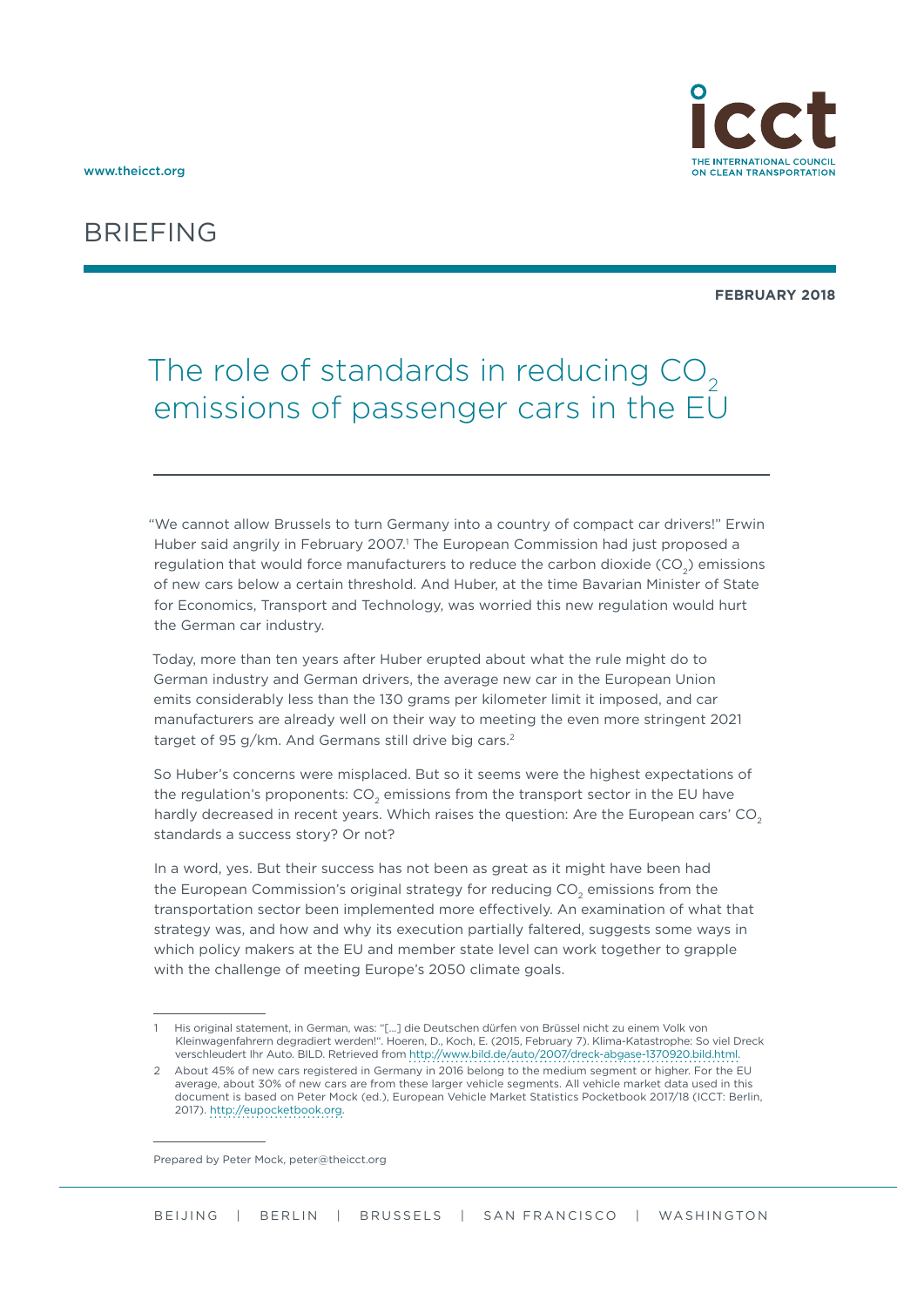### POLITICAL DECISIONS, 1998–2008

The origin of the EU vehicle CO<sub>2</sub> regulation is by now a well-known story. European car manufacturers promised to voluntarily reduce average CO<sub>2</sub> emissions of new cars to 140 g/km by 2008, starting in 1995, when average  $CO<sub>2</sub>$  emissions were 186 g/km. That worked out to an annual rate of reduction of 2.1%.<sup>3</sup> By 2005 it was clear that the manufacturers would not meet that voluntary commitment (Figure 1). In 2007 the European Commission announced the mandatory regulation that so exercised Erwin Huber, and it was formally adopted in 2009, after many rounds of technical discussions as well as some political horse trading. The CO<sub>2</sub> target, 130 g/km by 2015,<sup>4</sup> represented a lower annual rate of reduction than under the voluntary agreement: 1.7% per year. In 2013, EU policy makers set a new CO<sub>2</sub> target, 95 g/km by 2021.<sup>5</sup> That target entailed an annual CO<sub>2</sub> reduction rate after 2015 of 5.1%, much greater than both the manufacturers' early voluntary commitment and the first EU cars' CO<sub>2</sub> regulation.



Figure 1. Average CO<sub>2</sub> emission level of new cars in the EU and target values set by car manufacturers (in brown) and the EU regulatory institutions (in red).

But that story is only part of the full story, because the vehicle CO<sub>2</sub> standard was only part of the European Commission's plan. In 1995, the Commission envisioned a strategy to reduce CO<sub>2</sub> emissions from cars supported by three pillars: CO<sub>2</sub> performance standards for new cars, improved consumer information, and reforms to the system of vehicle taxes.<sup>6</sup>

In 1999, EU policy makers adopted a regulation requiring that new cars display a label in the showroom giving consumers the information they needed to choose a vehicle

<sup>3</sup> For details, see "EU: Light-duty: GHG," TransportPolicy.net, accessed 26 June 2017, [http://transportpolicy.net/](http://transportpolicy.net/index.php?title=EU:_Light-duty:_GHG#1998-2008:_Voluntary_Agreements) [index.php?title=EU:\\_Light-duty:\\_GHG#1998-2008:\\_Voluntary\\_Agreements.](http://transportpolicy.net/index.php?title=EU:_Light-duty:_GHG#1998-2008:_Voluntary_Agreements)

Regulation (EC) No 443/2009.

<sup>5</sup> Regulation (EC) No 333/2014; for a summary see Mock, P. (2014). *EU CO<sub>2</sub> standards for passenger cars and light-commercial vehicles*. Retrieved from the International Council on Clean Transportation, [http://theicct.org/](http://theicct.org/eu-co2-standards-passenger-cars-and-lcvs) [eu-co2-standards-passenger-cars-and-lcvs](http://theicct.org/eu-co2-standards-passenger-cars-and-lcvs).

<sup>6</sup> EC (1995). Communication from the Commission to the Council and the European Parliament. A Community strategy to reduce CO<sub>2</sub> emissions from passenger cars and improve fuel economy, COM(95) 689 final.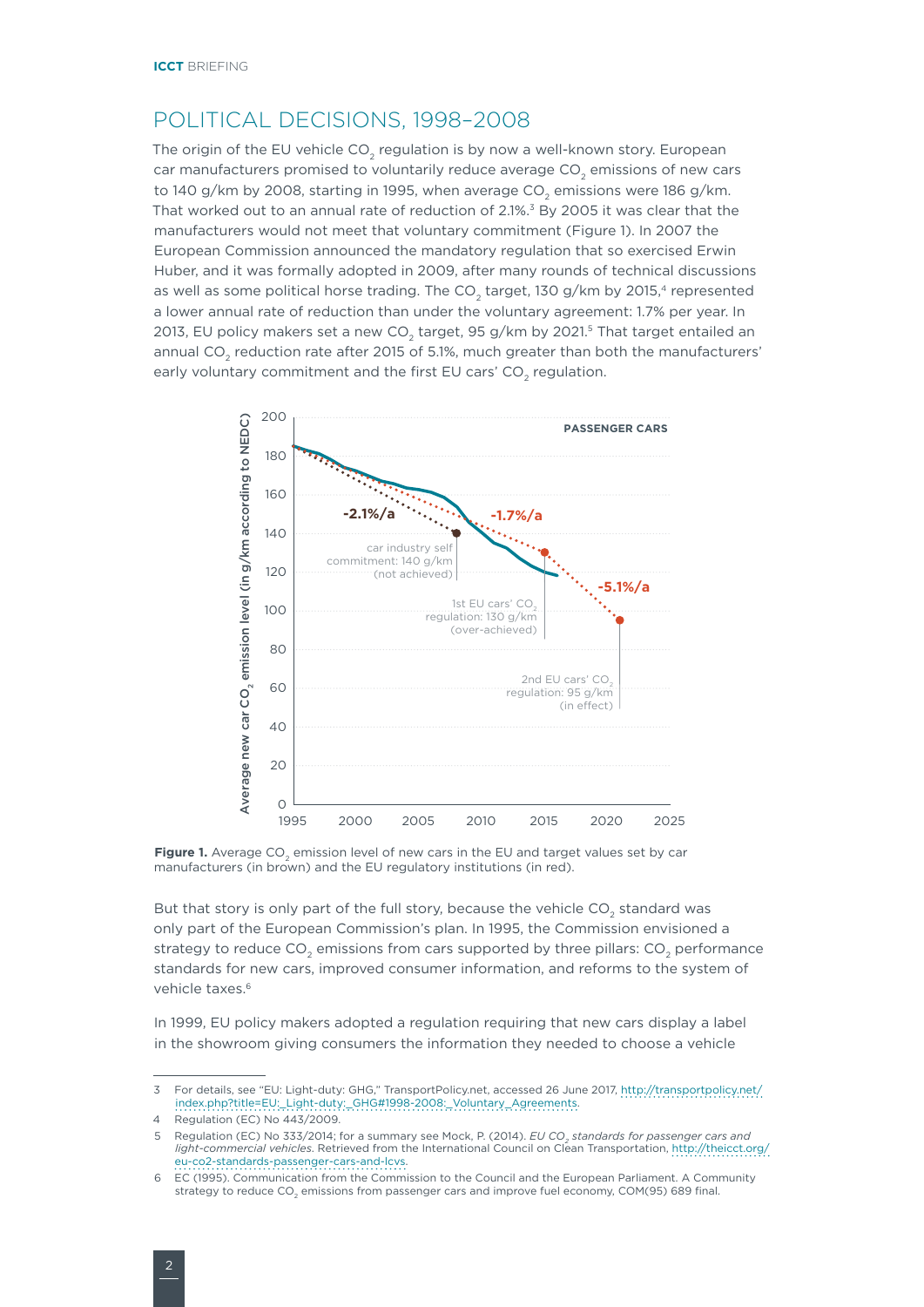model with low emissions.7 But the EU member states pressured the Commission to allow them great latitude in implementing the regulation. The result was an inconsistent and ultimately ineffective system. For example, the German labeling scheme awards a Porsche Cayenne (2,400 kg of weight, 193 kW of engine power, 179 g/km of CO<sub>2</sub>) a green "B" rating<sup>8</sup>-the same "B" rating received by a smart fortwo (900 kg, 52 kW, 93 g/km). In practice, the information provided consumers was useless, and the second pillar of the European Commission's strategy collapsed.<sup>9</sup>

On taxes, the idea was simply that vehicles with low CO<sub>2</sub> emission levels would pay less, and vehicles with higher levels would pay more. Tax rates would thus amplify the effect of vehicle CO<sub>2</sub> labeling and provide an additional incentive for consumers to purchase those low-emission vehicles that manufacturers offered as a result of the vehicle CO<sub>2</sub> performance standards. But tax policy in the EU remains strictly the purview of member states, and they have blocked efforts to harmonize or modify the current system for taxing vehicle purchases, ownership, or use. Some EU member states, such as the Netherlands, have introduced vehicle taxation schemes that incentivize low-emission cars. In the Netherlands, the owner of a Porsche Panamera (3.0L engine displacement, 173 g/km of CO<sub>2</sub>) pays about 15,000 Euros registration tax plus an annual ownership tax that varies depending on the province. The owner of a smart fortwo (1.0L, 93 g/km) pays a registration tax of about 1,500 Euros—about one-tenth of the Panamera's tax burden. In Germany, the annual ownership tax for the Panamera is about 200 Euros (there is no registration tax in Germany); for the fortwo it is about 20 Euros. Again the tax burden of the fortwo is one-tenth the Panamera's, but more important, both are too low to exert any significant influence on consumer behavior.

In short, the European Commission originally envisioned a package of policy measures to drive down CO<sub>2</sub> emissions of new cars. But the only policy measure actually implemented was the CO<sub>2</sub> performance standards. EU member states significantly weakened the second element, vehicle CO<sub>2</sub> labeling, and completely blocked any EU-wide measure on the third, vehicle CO<sub>2</sub> taxation. The EU's policy framework for reducing vehicle CO<sub>2</sub> emissions was left vulnerable to developments to come in the following years.

#### MARKET DEVELOPMENTS, 2009–2016

A comparison of the vehicle markets in Germany and the Netherlands illustrates the importance of vehicle CO<sub>2</sub> taxation measures. The structure of the vehicle fleets in both countries was very similar until about ten years ago. But in recent years they have diverged as the German and Dutch governments have taken different policy pathways.

In 2006 the Netherlands started paying low-CO<sub>2</sub> vehicles a registration tax bonus while charging high-CO<sub>2</sub> vehicles a registration tax penalty (malus). The owners of hybrid-electric cars could save up to 6,000 euros on the registration tax. Since then the Dutch government has refined its vehicle tax system and adjusted the thresholds. In 2009, owners of diesel cars emitting less than 95 g/km and gasoline cars below 110 g/km paid zero registration tax; by 2017, only zero-emission vehicles remained exempt from registration tax.

Germany, which levies no vehicle registration tax, began to base its annual vehicle ownership tax partly on  $CO<sub>2</sub>$  emissions in 2009 (the other basis being engine displacement). Under the German system, today vehicles with type-approval CO<sub>2</sub> emissions

<sup>7</sup> Regulation (EC) No 94/1999.

All tax calculations in this document are based on the ACEA Tax Guides 2006-2017. Retrieved from European Automobile Manufacturers Association (ACEA)

<sup>9</sup> Christiane Malina, "The Environmental Impact of Vehicle Circulation Tax Reform in Germany," CAWM Discussion Paper No. 86, University of Münster Centrum für angewandte Wirtschaftsforschung (CAWM), retrieved from [https://www.wiwi.uni-muenster.de/cawm/sites/cawm/files/cawm/download/](https://www.wiwi.uni-muenster.de/cawm/sites/cawm/files/cawm/download/Diskussionspapiere/cawm_dp86.pdf) [Diskussionspapiere/cawm\\_dp86.pdf](https://www.wiwi.uni-muenster.de/cawm/sites/cawm/files/cawm/download/Diskussionspapiere/cawm_dp86.pdf)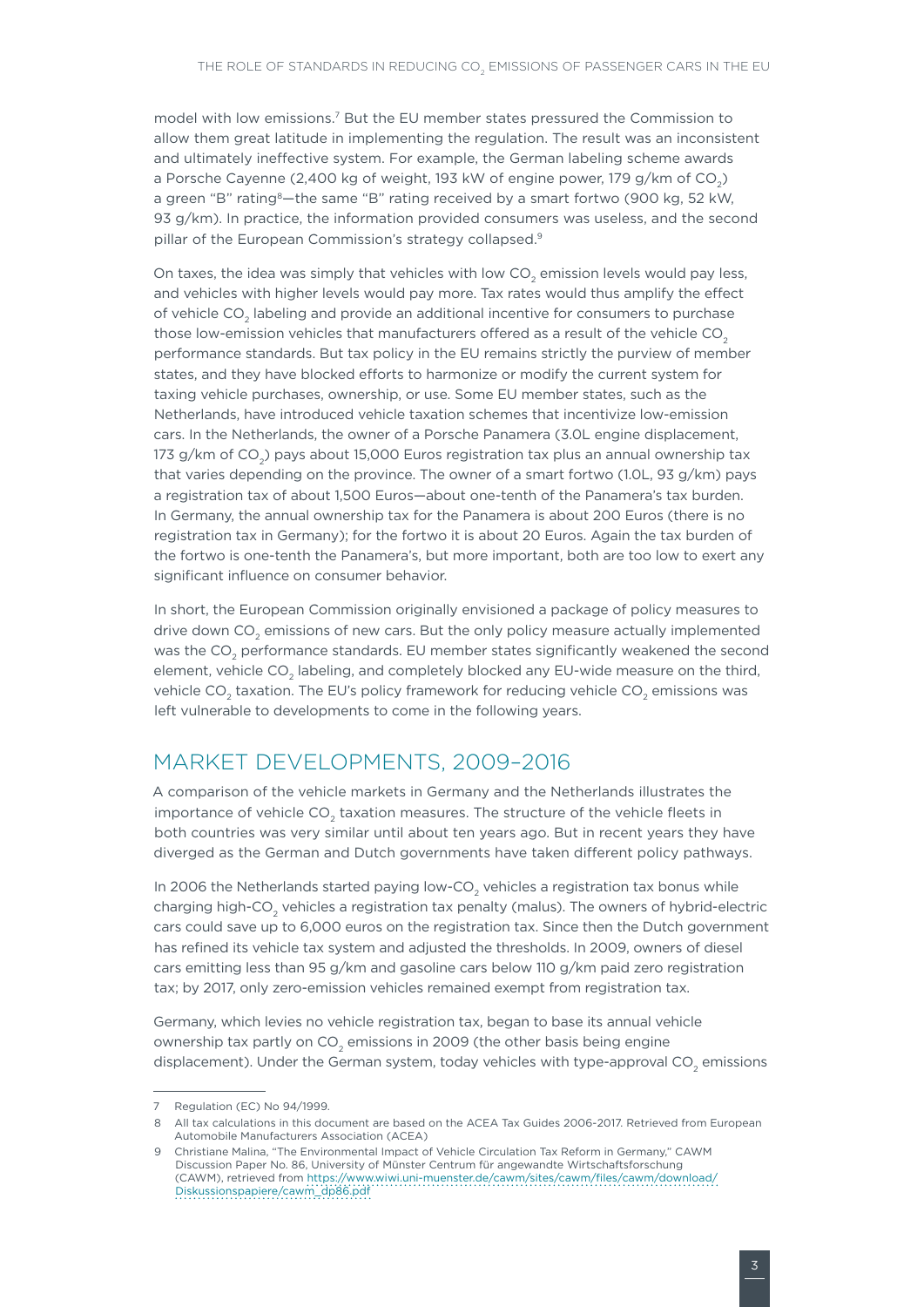at or below 95 g/km are exempt from that portion of the annual tax. Above that threshold, petrol vehicles are taxed 2 euros per g/km of CO<sub>2</sub> and diesel cars are taxed 9.50 euros per g/km CO<sub>2</sub>. For comparison, in the Netherlands every g/km of CO<sub>2</sub> above a threshold of 1 g/km is taxed at a rate that can rise to 475 Euros per g/km for high-emitting vehicles.

The different approaches to vehicle tax policy have had perceptible effects. In 2001, 4% of new passenger cars sold in the EU were sport utility vehicles (SUVs). Today, onequarter of customers opt for a vehicle from the SUV segment (Figure 2). The average SUV in Europe is about the same size as a lower-medium segment (C-segment) vehicle, such as a Golf, but is 14% heavier and emits 20% more  $CO<sub>2</sub>$ , thereby driving up the new-vehicle fleet CO<sub>2</sub> average. Customers in the Netherlands are no exception when it comes to following vehicle manufacturers' marketing campaigns and nowadays are more inclined to choose a SUV than they were 15 years ago. And yet, SUVs in 2016 accounted for "only" 19% of the Dutch market, significantly below the total for the EU as a whole, due to the high tax penalties customers incur by purchasing a high-CO<sub>2</sub> emitting SUV.



**Figure 2.** Share of Sport Utility Vehicles (SUV) as a percentage of all new passenger car sales in Germany, the Netherlands and the entire EU.

**Figure 3.** Average engine power of new passenger cars in Germany, the Netherlands and the entire EU.

Fleet CO<sub>2</sub> emission levels in the EU have risen in part through a rebound effect: new vehicles become more efficient, but part of the efficiency gain goes to making vehicles bigger, heavier, and more powerful. Customers throughout Europe have opted for higher vehicle performance in recent years. Average new-car engine power increased from 74 kilowatts (kW) in 2001 to 95 kW in 2016, an increase of 28% (Figure 3). The Netherlands, where the relatively high carbon emissions of bigger, more powerful engines are more heavily taxed, was more successful than other markets mitigating this rebound effect. Average new-vehicle engine power in the Netherlands increased only half as much between 2001 and 2016 as it did in Germany, rising 15% vs. 31%.

Tax incentives as well as penalties have shaped these vehicle markets. In early 2016, the German government announced that buyers of plug-in hybrid (PHEV) or battery electric (BEV) vehicles would receive up to 4,000 euros in rebates. Since then sales of electrified vehicles, including hybrid-electric vehicles (HEV), in Germany have accelerated, though they remain below the EU average market share  $(1.7\% \text{ vs. } 2.9\%)$ .<sup>10</sup> The Dutch government, in contrast, began offering consumer incentives for electrified vehicles ten years earlier, and

<sup>10</sup> Tietge, U. (2016). *Diesels dip, electric vehicles rise in Germany*. Retrieved from the International Council on Clean Transportation, <http://www.theicct.org/blogs/staff/diesels-dip-electric-vehicles-rise-in-germany>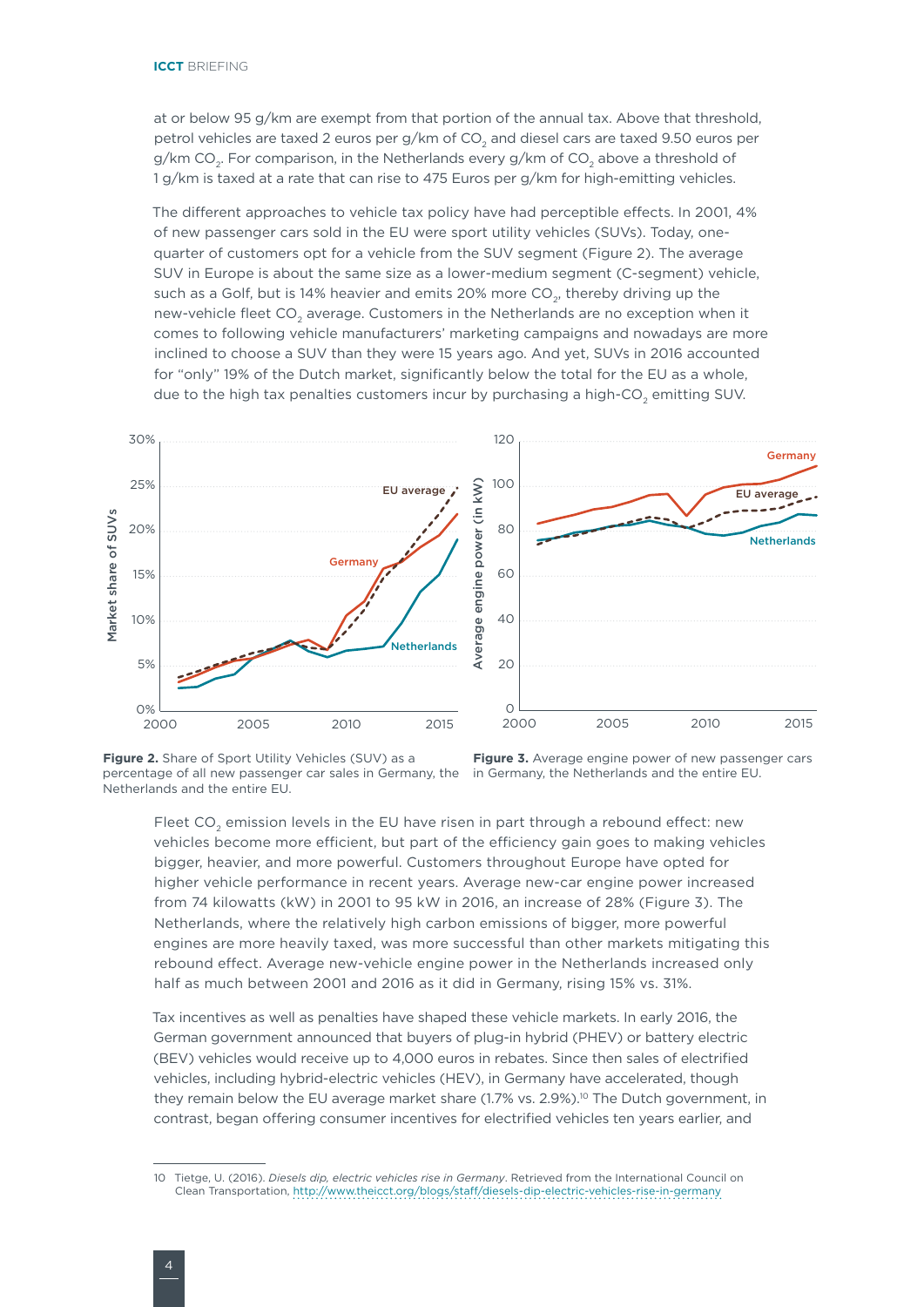today the market share for electrified vehicles in the Netherlands is the second-highest share in Europe (8.8%) (Figure 4). Only in Norway do electrified vehicles sell better (40%).

The importance of vehicle CO<sub>2</sub> taxation measures is most clearly visible when comparing the change in new-car  $CO<sub>2</sub>$  emission levels over time (Figure 5). In 2001, the typical European vehicle emitted 167 g/km of  $CO<sub>2</sub>$ . The average vehicles in Germany and the Netherlands emitted even more than that: 179 g/km and 172 g/km. Beginning in that year, CO<sub>2</sub> emissions in Germany decreased at about the EU average rate, to a level of 125 g/km in 2016 (-30%). In the Netherlands, in contrast, the rate of reduction was much greater, and CO<sub>2</sub> emissions fell to 108 g/km (-37%). Between 2009 and 2013 the Netherlands car fleet was transformed from one of the worst in the EU in terms of CO<sub>2</sub> emissions to one of the best. Where Germany largely relied on CO<sub>2</sub> performance standards alone to drive down emissions, the Netherlands made use of tax policies to complement and leverage the effect of standards—the original European Commission strategy, never implemented in practice.



**Figure 4.** Share of electrified vehicles (HEV, PHEV, BEV) as a percentage of all new passenger car sales in Germany, the Netherlands and the entire EU.



If the experience of Germany and the Netherlands tends to confirm the practical effectiveness of incorporating tax policy into the overall approach to increasing vehicle efficiency, another market development, in this case Europe-wide, spotlights a key aspect of the performance standards side of the policy strategy. In 2016, the real-world CO<sub>2</sub> emissions of a typical new car were more than 40% higher than advertised by the manufacturer and certified through the type-approval process.<sup>11</sup> In 2001 the gap was much lower, about 9%. It has widened as car makers have systematically exploited loopholes in the vehicle testing regulations. One could say that vehicle manufacturers decided to deliver only as much climate protection as they were absolutely required to deliver, not as much as was technically and economically possible, and to that end they have gamed the CO<sub>2</sub> performance standards' system. But policy makers have become aware of the problem,<sup>12</sup> and since September 2017 an improved test procedure is in place for new-car type approval.<sup>13</sup> Nevertheless, there is a risk that manufacturers may identify loopholes in the

<sup>11</sup> Uwe Tietge et al. *From laboratory to road: A 2017 update* (2017) Retrieved from the International Council on Clean Transportation, <http://www.theicct.org/publications/laboratory-road-2017-update>.

<sup>12</sup> SAM (2016). *Closing the gap between light-duty vehicle real-world CO<sub>2</sub> emissions and laboratory testing.* Scientific Advice Mechanism (SAM), High Level Group of Scientific Advisors to the European Commission, Scientific Option No. 1/2016, retrieved from [https://ec.europa.eu/research/sam/pdf/sam\\_co2\\_emissions\\_report.](https://ec.europa.eu/research/sam/pdf/sam_co2_emissions_report.pdf#view=fit&pagemode=none) [pdf#view=fit&pagemode=none](https://ec.europa.eu/research/sam/pdf/sam_co2_emissions_report.pdf#view=fit&pagemode=none)

<sup>13</sup> The Worldwide Harmonized Light Vehicles Test Procedure (WLTP)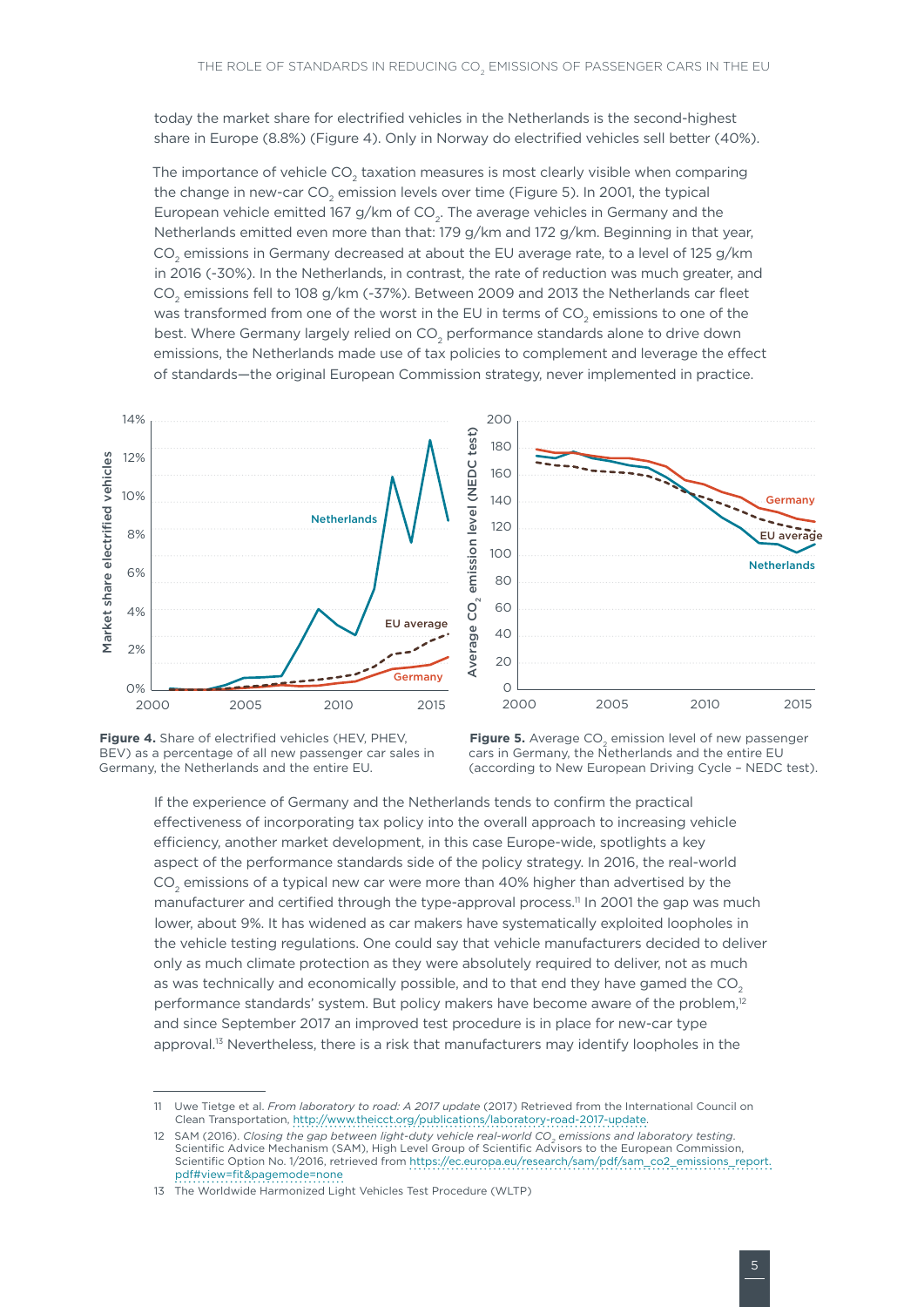new test procedure, as well.14 Improved enforcement must therefore be added as another key pillar in a comprehensive strategy to bring down vehicle  $CO<sub>2</sub>$  emissions in Europe.

#### AN AGENDA FOR PROGRESS, 2020-2030

In real-world driving,  $CO<sub>2</sub>$  emission levels of new cars have decreased by about 7% since the EU adopted performance standards in 2008–2009. This equals a reduction of about 1% per year and is much less than the 3.8% annual reduction represented in official vehicle test procedure values. At the same time, it is a greater reduction rate than was achieved before the introduction of performance standards. Between 2001 and 2008 the real-world CO<sub>2</sub> improvement of new cars in the EU was zero.

Compared to a baseline scenario without mandatory  $CO<sub>2</sub>$  standards, the current EU policy has helped to reduce the average new car real-world CO<sub>2</sub> level by 18% since 2001, from about 200 g/km to 165 g/km (Figure 6). Had there been effective enforcement of the standards, real-world  $CO<sub>2</sub>$  emission levels would have decreased at the same rate as official type-approval figures suggest, and an average new car today would emit 127 g/km of CO<sub>2</sub> under real-world driving conditions, rather than the 165 g/km that we observe instead (a 33% reduction, nearly double the 18% that has been achieved). If, in addition, other EU member states had used public policies to promote electrification of the new vehicles' fleet to a similar degree as the Netherlands did, the average new car today would emit as little as 117 g/km of  $CO<sub>2</sub>$  in real-world terms, which would be 42% less than the baseline scenario. These estimations highlight both the importance of  $CO<sub>2</sub>$ performance standards and the leveraging effects of supplemental policies.



Figure 6. Average CO<sub>2</sub> emission level of new passenger cars in the EU under real-world driving conditions (blue). Hypothetical development if assuming no performance standards (red), performance standards in combination with improved enforcement (light green) and in combination with improved enforcement and increased electrification (dark green).<sup>15</sup>

<sup>14</sup> A. Stewart, A. Hope-Morley, P. Mock, and U. Tietge, *Quantifying the impact of real-world driving on total CO<sub>2</sub> emissions from UK cars and vans*. Report for the United Kingdom Committee on Climate Change, (2015). Retrieved from <https://www.theccc.org.uk/publication/impact-of-real-world-driving-emissions>/

<sup>15</sup> The red scenario assumes a 1.3% (pre-standards) annual reduction rate. In the blue scenario the real-world gap increases to a level of 42%. The light green scenario assumes a constant real-world gap of 9% and a 3.8% (post-standards) annual reduction rate. The dark green scenario assumes a market share of electrified vehicles as in the Netherlands for all EU member states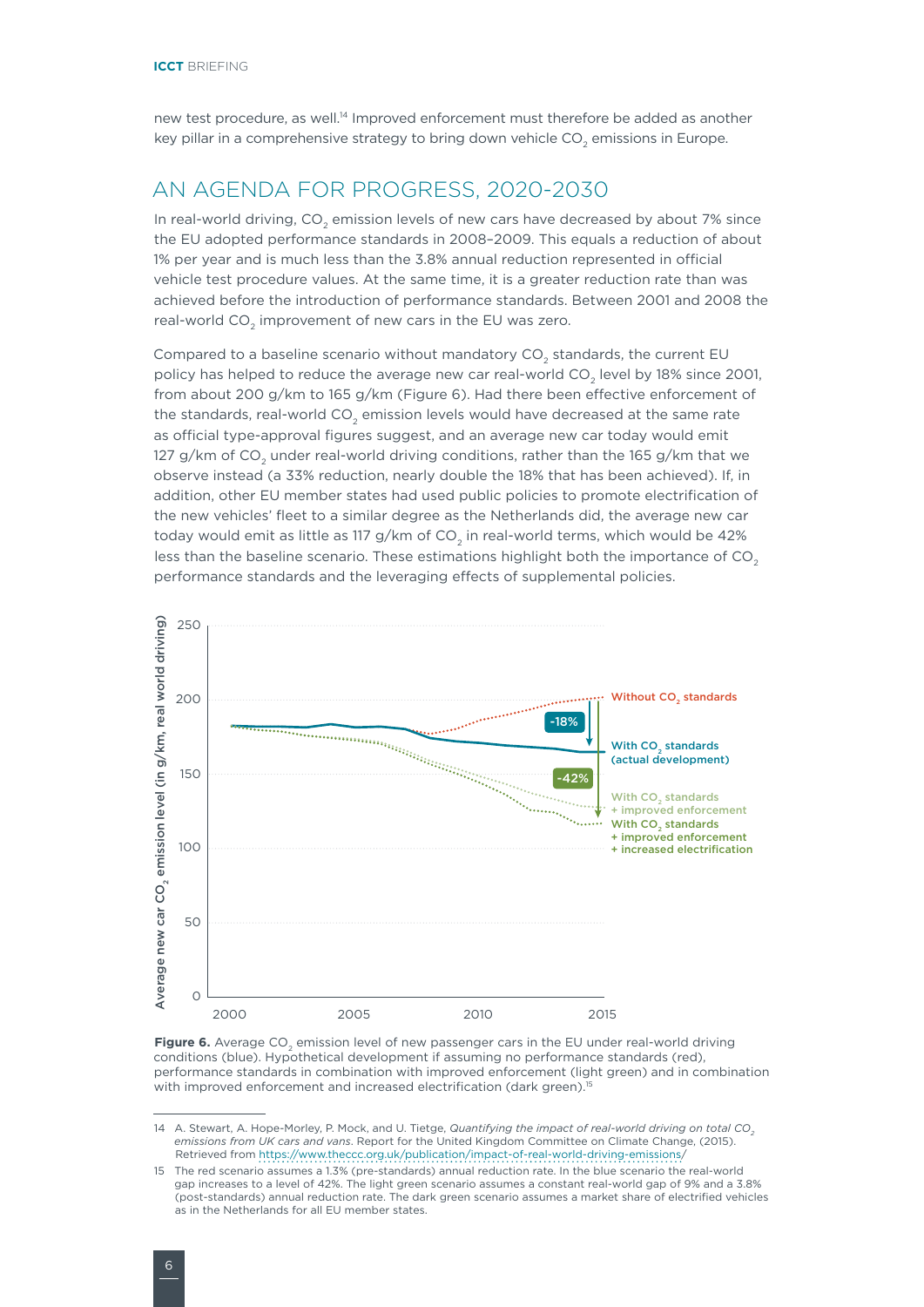A similar pattern is visible when comparing emissions trends in different economic sectors. From 1990 to 2012, total greenhouse gas (GHG) emissions from the EU-28 decreased more than 1,000 million tons, with Germany and the United Kingdom accounting for nearly half of these reductions. CO<sub>2</sub> reductions in the United Kingdom were primarily attributable to shifting the energy mix, from oil and coal to natural gas, and in Germany to increased efficiency in power and heating plants and to reunification.<sup>16</sup> Only in the transport sector are GHG emissions today higher than 1990 levels. Transport GHG emissions increased steadily between 1990 and 2007 and then fell due to a combination of efficiency policies and economic downturn (Figure 7). In the absence of CO<sub>2</sub> performance standards for new vehicles, annual emissions from the transport sector would be about 40 million tons higher than they are. But in combination with better enforcement and supportive vehicle tax measures, the transport sector's emissions could be about 75 million tons lower, and closer to the EU's GHG reduction corridor for 2050.



**Figure 7.** Greenhouse gas emissions in the EU by sector. For the transport sector, actual development (blue), hypothetical development if assuming no performance standards (red), performance standards in combination with improved enforcement (light green) and in combination with improved enforcement and advanced vehicle tax (dark green).<sup>17</sup> Dashed red lines indicate a range of potential reduction targets for 2050.

The importance of continuing to develop the CO<sub>2</sub> performance standards for new vehicles in the EU is, thus, quite clear. In concrete terms, for passenger cars average

<sup>16</sup> European Environmental Agency, Why did GHG emissions decrease in the EU between 1990 and 2012? (2014). Retrieved from [https://www.eea.europa.eu/publications/ghg-trends-and-projections-2012](https://www.eea.europa.eu/publications/ghg-trends-and-projections-201)

<sup>17</sup> Sources: European Environmental Agency, *Statistical Pocketbook 2016*, June 2016, retrieved from [https://](https://ec.europa.eu/transport/facts-fundings/statistics/pocketbook-2016_en) [ec.europa.eu/transport/facts-fundings/statistics/pocketbook-2016\\_en](https://ec.europa.eu/transport/facts-fundings/statistics/pocketbook-2016_en). ICCT Global Transportation Roadmap Model [\(http://www.theicct.org/global-transportation-roadmap-model\).](http://www.theicct.org/global-transportation-roadmap-model)) Ton-kilometers driven by road freight vehicles decreased by 10% between 2007 and 2014 while the share of biofuels (which are counted as having zero emissions in the official statistics) increased. These two factors explain the majority of the decreasing emission level for the transport sector from 2007 to 2014.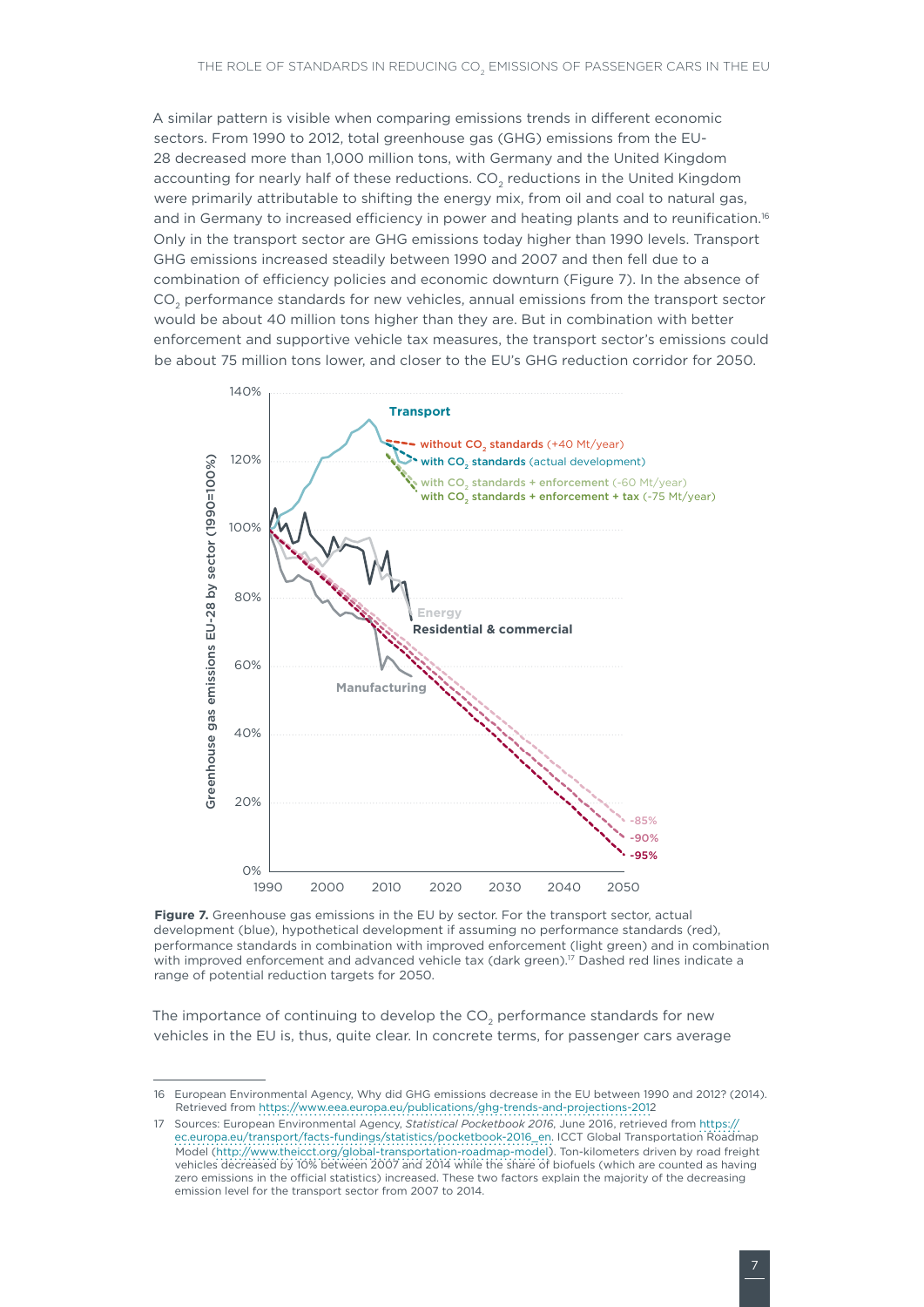new-car CO<sub>2</sub> emission levels should fall by about 58% between 2021 and 2030 (a rate of about 9% per year) (Figure 8). Only then, at a New European Driving Cycle (NEDC) level of about 70 g/km by 2025 and 40 g/km by 2030, would the pace of new-car efficiency improvements be in line with the EU's overall 30% reduction target for the transport sector by 2030.



Figure 8. Historic development of average CO<sub>2</sub> emission (target) levels and required further development in 2021-2030 time period to be in line with the EU's climate strategy.<sup>18</sup>

Vehicle manufacturers could achieve a new-car  $CO<sub>2</sub>$  level of 70 g/km (NEDC) by 2025 largely through further improvements of combustion-engine technologies, at modest increased cost which would be offset by fuel-cost savings within the first years of ownership of the vehicle. More cost-efficient, though, would be to rely less on combustion engines and accelerate the increase in market share of electric vehicles. This would reduce the costs of meeting a 70 g/km (NEDC)  $CO<sub>2</sub>$  emissions target for passenger cars by about €350 per vehicle in 2025. The electric-vehicles market share required would be about 17%, which is at the lower end of what vehicle manufacturers such as BMW. Daimler, and Volkswagen envision in recent announcements.<sup>19</sup> In a lowerbound scenario that approach would result in overall compliance cost for reaching a 70 g/km CO<sub>2</sub> target of about €650 by 2025 (Figure 9).

<sup>18</sup> ICCT internal calculations using the ICCT Global Transportation Roadmap Model ([http://www.theicct.org/](http://www.theicct.org/global-transportation-roadmap-model) [global-transportation-roadmap-model](http://www.theicct.org/global-transportation-roadmap-model)).

<sup>19</sup> BMW and Daimler announced 15%–25% of their sales by 2025 would be electric cars, and Volkswagen announced that 20%–25% of its 2025 sales would be electric cars. International Energy Agency, *Global EV Outlook 2017*, <https://www.iea.org/publications/freepublications/publication/GlobalEVOutlook2017.pdf>. Fred Lambert, "Tesla has freed the electric car from its granola image', says Daimler CEO," *Electrek* (March 24, 2017), https://electrek.co/2017/03/24/tesla-electric-car-granola-image-daimler-ceo/.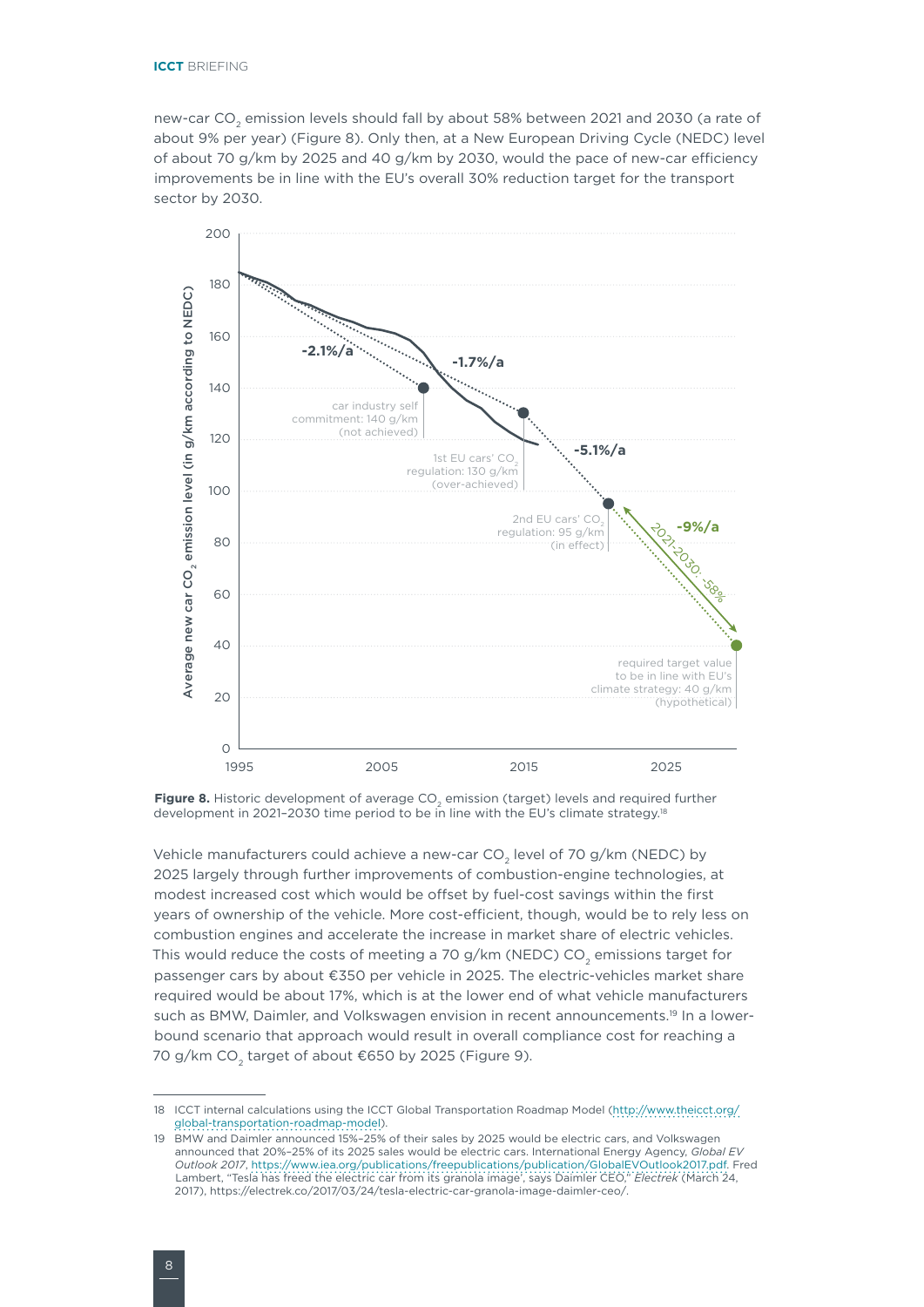

**Figure 9.** Total incremental cost (including indirect costs but excluding taxes) of reducing CO<sub>2</sub> emissions of the average passenger car in the EU by 2025 in a lower-bound scenario, comparing full deployment of combustion engine technologies before transitioning to electric vehicles to a leastcost strategy of transitioning to electric vehicles earlier<sup>20</sup>.

But as the European experience clearly confirms, new-car<sup>21</sup> CO<sub>2</sub> performance standards cannot stand alone; they must be complemented by other measures to form a comprehensive and effective package. The European Commission originally envisioned a package of complementary policies, headlined by mandatory performance standards, to drive down CO<sub>2</sub> emissions from vehicles. The logic of that approach remains compelling, and the experience of the past years adds empirical support. Now, a dramatically changing technological context, especially with respect to developments in electrified vehicles and information technologies (as those affect mobility options) highlights a number of possible components of a multifaceted strategy for the 2020–2030 time period:

- » **Improved enforcement**: On-road emissions' testing should be extended to CO<sub>2</sub>. Measured on-road CO<sub>2</sub> values should be communicated to consumers and systematically monitored. A not-to-exceed threshold for the real-world  $CO<sub>2</sub>$  gap should be added to the CO<sub>2</sub> performance standards.
- » **Supportive vehicle taxes**: Vehicle CO<sub>2</sub> standards serve to push manufacturers to develop and offer new technologies. The lower these target values, the more important it becomes to incentivize consumers to pull technologies into the market. EU member state taxation systems should function to increase demand in lowemission vehicles.
- $\mathcal{P}$  **Electric-vehicle mandates and infrastructure investments**: The pace of CO<sub>2</sub> reduction for new cars must accelerate in order to come into line with the EU's climate targets. Electric vehicles will have to play a key role in these efforts. At the EU and member state level, mandates should be implemented to further incentivize manufacturers to build and market electric vehicles and to provide the planning security necessary to foster investments in electric vehicle charging infrastructure.

<sup>20</sup> Peter Mock, 2020-2030 CO<sub>2</sub> standards for new cars and light-commercial vehicles in the European Union (ICCT, 2016), retrieved from<http://www.theicct.org/2020-2030-co2-standards-cars-lcvs-eu-briefing-nov2016>

<sup>21</sup> CO<sub>2</sub> performance standards for light-commercial vehicles (vans) are not separately discussed in this paper but, together with passenger cars, are considered part of the light-duty vehicles' regulation.